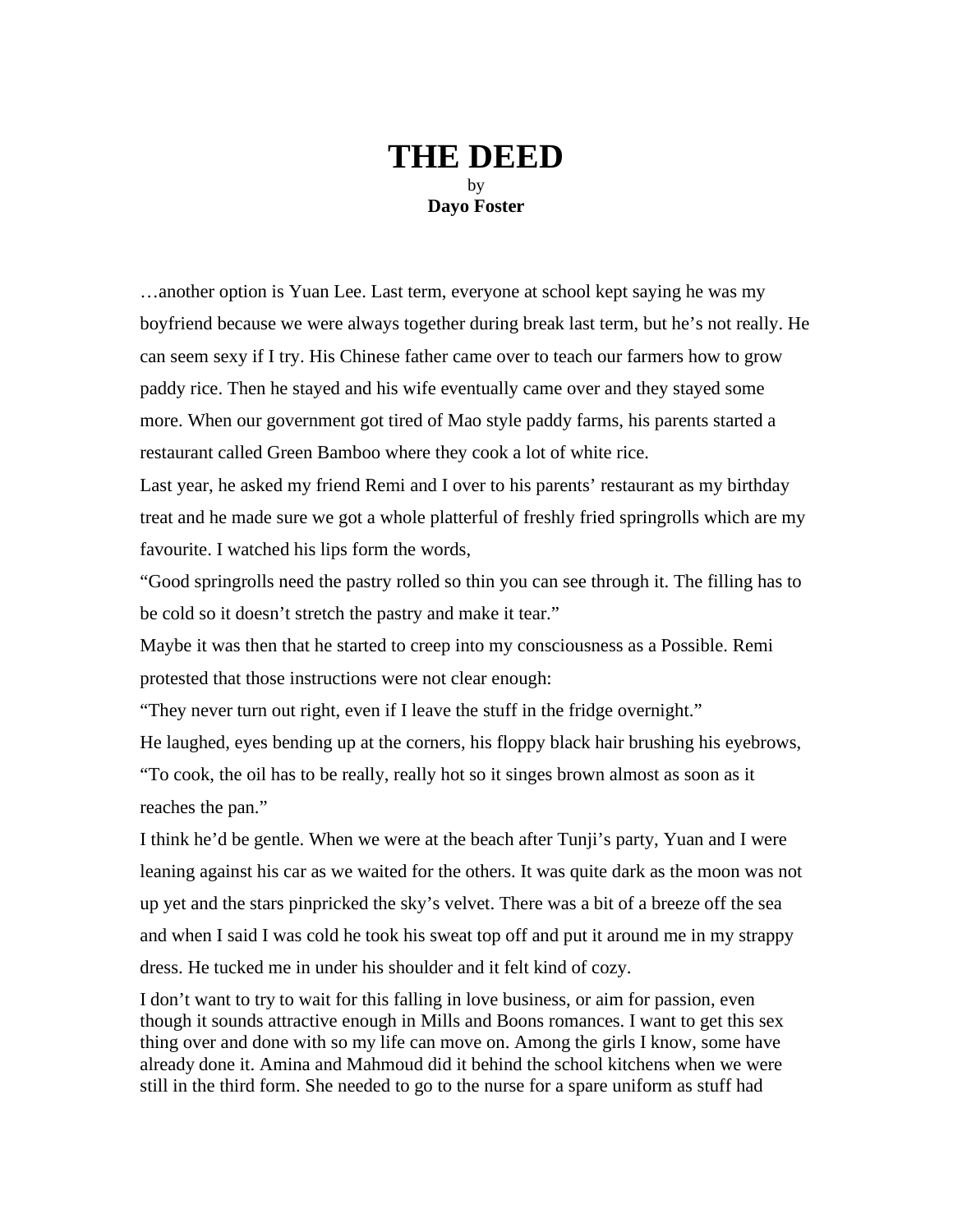leaked onto her skirt. I remember that after school, she walked funny all the way to the bus stop. Now, when Amina talks about boys and men, she seems to be having a great time. She says sex can be mysterious or straightforward, either a fantastic experience or as simple as what dogs do. Her cheeks climb up her face, her deep dimples show as she talks. It seems as if she's defying life itself, as if the choice has been hers all along. She's able to brush off what my mother, and probably hers, might think. She's started to claim life in her own way.

Moira, on the other hand, says she's going to wait for the right one; she won't do it until she's sure. She has a crush on Idris, who bounces on and off my list. When we've talked about him, she does that "oooh, he's so cute" thing. I can see that Idris obviously has the experience. And everyone seems to like him. Girls like Moira giggle and the Amina types look him up and down. The shape of his back, his shoulders in his white school shirt as he walks away down a corridor catches my eye. I tend to keep very still inside, not wanting to let any smoochy type of longing jump free. Sometimes I ache to be noticed by him, wanted and pursued. Yet at other times, I feel like I'd just be another pair of knickers in his drawer, taken simply because I was there.

And the largest mango in my pile? The biggest bonga on my stall? My best friend's father, Frederick Adams, forty two years old with a pot-bellied future, a short full beard, hair closely trimmed to his head and fingers which can make the skin sing. Nothing much has happened yet, of course. Just one leaning-over-to-open-the car-door touch. Just one let-me-introduce-this-youngster-to-Motown dance.

"I bet you youngsters don't know about this kind of music. Want to dance?" he'd said. But he hadn't stuck to the usual uncle-y arms length version of dancing. He's on the list because I think he might teach me quickly. This is so obviously one of the things that will have to remain secret, be doubly hidden and buried from my mother (and Remi), with me having to pinch my words. But just the once with him might be enough.

It's almost as if I can see a list of names in my head, with mini head shots alongside, each taken in a studio with a full glare of lights, so that as I peer into each photo, I can see the pimple above Reuben's eyebrow, notice that Yuan's eyes are set slightly too close together, linger over the pout in Idris' lips, observe the sheen on Frederick Adams' face. I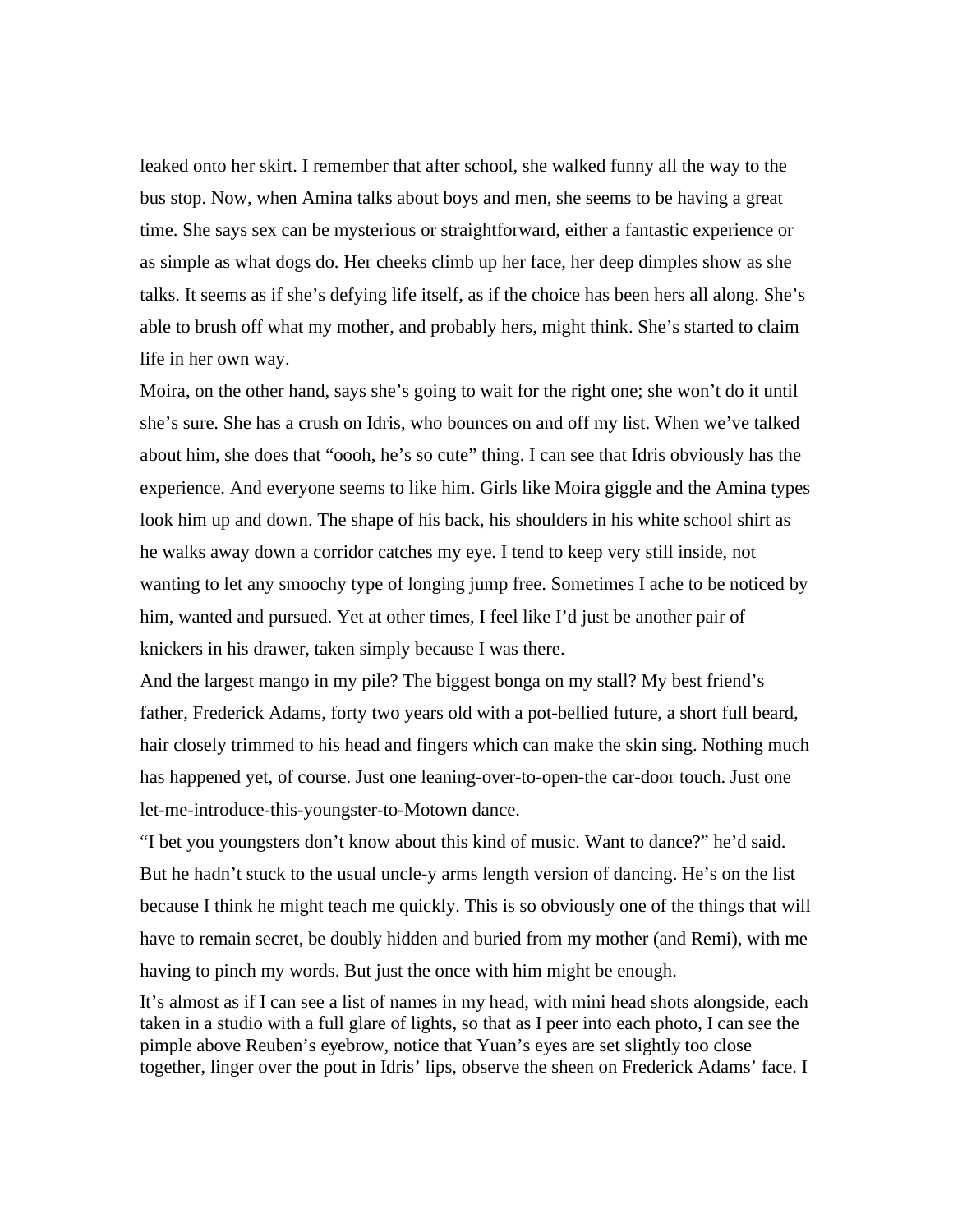can choose whether to put a tick, a question mark or an X against each name on my list. It's in my power. It's up to me.

My mother knocks on the door and enters with my birthday greeting and a promise of an akara breakfast. As I sit up, part of the sheet covering my body slips to show half a boob and an entire nipple. Upstanding and free, I know the nipple looks like the eraser end of a wood wrapped pencil when tickled by air. My mother's smile freezes into a half-frown. Displays of flesh in teenage females, especially her own daughters, are always a worrying sign, regardless of whether I am safe in a bed at home or not. "Cover yourself up" has greeted every excess shoulder, leg or chest exposure. "You can't go around looking like a chagga." A slutty whore. Today, her look does the job. As I pull up the sheet to cover myself, the smile returns. My mother firmly believes in cloaking one's body's treasures. On a day like today, who am I to tell her otherwise?

As my mother closes the door, a memory slips in to sit alongside me and remind me of when her Good Behaviour Snippets began in earnest. It must have been when she was suddenly shocked into blood reality that I had left my childhood behind. I hadn't been all that shocked with my sudden thrust into womanhood, just plain disgusted by all that followed.

I remember rifling through my mother's drawers in her room one day when she and Aunty Minny were having one of their deep talks. There are often useful things in my mother's cupboards – lost earrings, eye liner, and hair combs. I used to take everything out and pick my way through. When I opened her jewellery box, I'd find a mass of different coloured crepe papers – deep purples, peacock blues, golden yellows, and bright green – wrapping up an assortment of necklaces, brooches and earrings. I'd take out her heavy yellow stranded necklaces which she let me try on in front of her dressing table mirror.

That morning I found a cardboard tube with some cotton wool packed tight down one end, a smaller piece of tube stuck in the other, and a string dangling out. The cotton felt smooth and rounded at the top, and when I examined it closely the smaller tube just pulled apart from the larger one and I could see that the string was connected to the cotton.

They were both sitting on the bed, faces turned to each other and talking in low voices.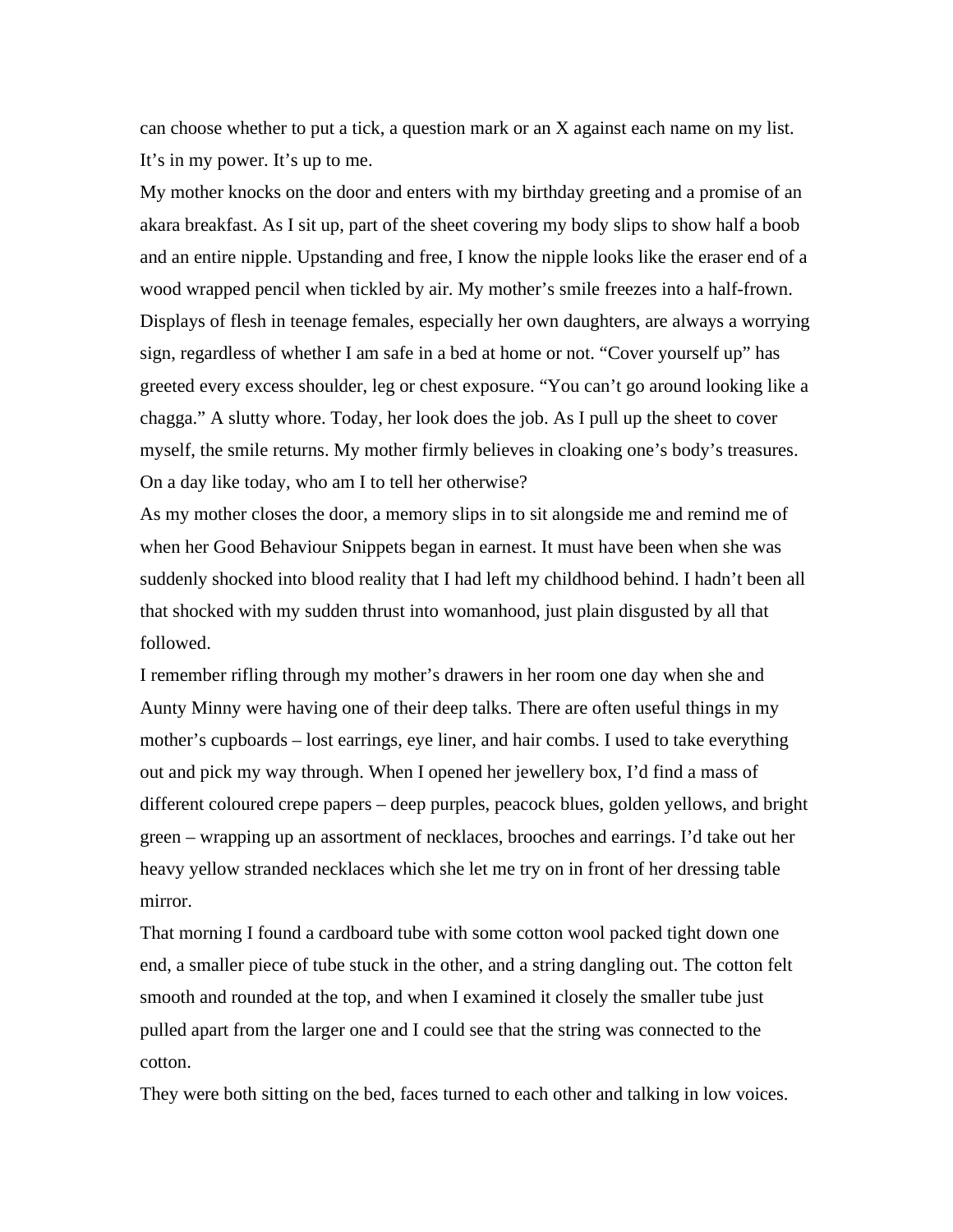I'd heard snatches:

"We tried talking to her."

"But, of course, his wife is in England.'

"I hope he'll help support her and the child."

Their conversation concerned a third party – another woman who'd made the wrong choice. Terrible sharings about personal problems in progress meant I had to leave the room when the detail was being dissected. Mama usually said "Your aunt and I have to think things out loud that young ears cannot bear."

"What's this for?"

They stopped talking and in the very long pause that followed, I chattered on, asking about the greenish blue stone in my mother's necklace.

"Aquamarine," was the immediate answer.

I was therefore not prepared for that gush of blood a year later, at my very first dance at Isatou's house. I had on my blue dress with the full skirt and tight waist. Slightly offshoulder and specially tailored by Abi's mother, in whose garage I had spent a couple of afternoons, watching the tailor in order to hurry the dress along. At the party, I stood up and made my way into Isatou's kitchen to ask for a drink. On the way back, I noticed a couple of fifth formers, who usually ignored me, whispering together and throwing a few looks my way. Soon after, Isatou's mother appeared at my shoulder.

"Come with me, dear. Your dress is soiled, can I give you something to use?"

What did I know of blood then? There had been no pain, yet she said, "The red splashes are a confirmation of you becoming a woman."

She must have talked to my mother on the phone because Ma had a pack of sanitary towels ready when I got home.

"You know what to do now, don't you? Use these supermarket bags to throw away the used ones. Wrap them in two bags. You'll need to take them out to the bin with the heavy metal lid so the cats don't get to them."

And what I was left with were these heavy things between my legs that chaffed the skin they rubbed against. And they smelled. My first party was over, and only my cousin Tunji had asked me to dance.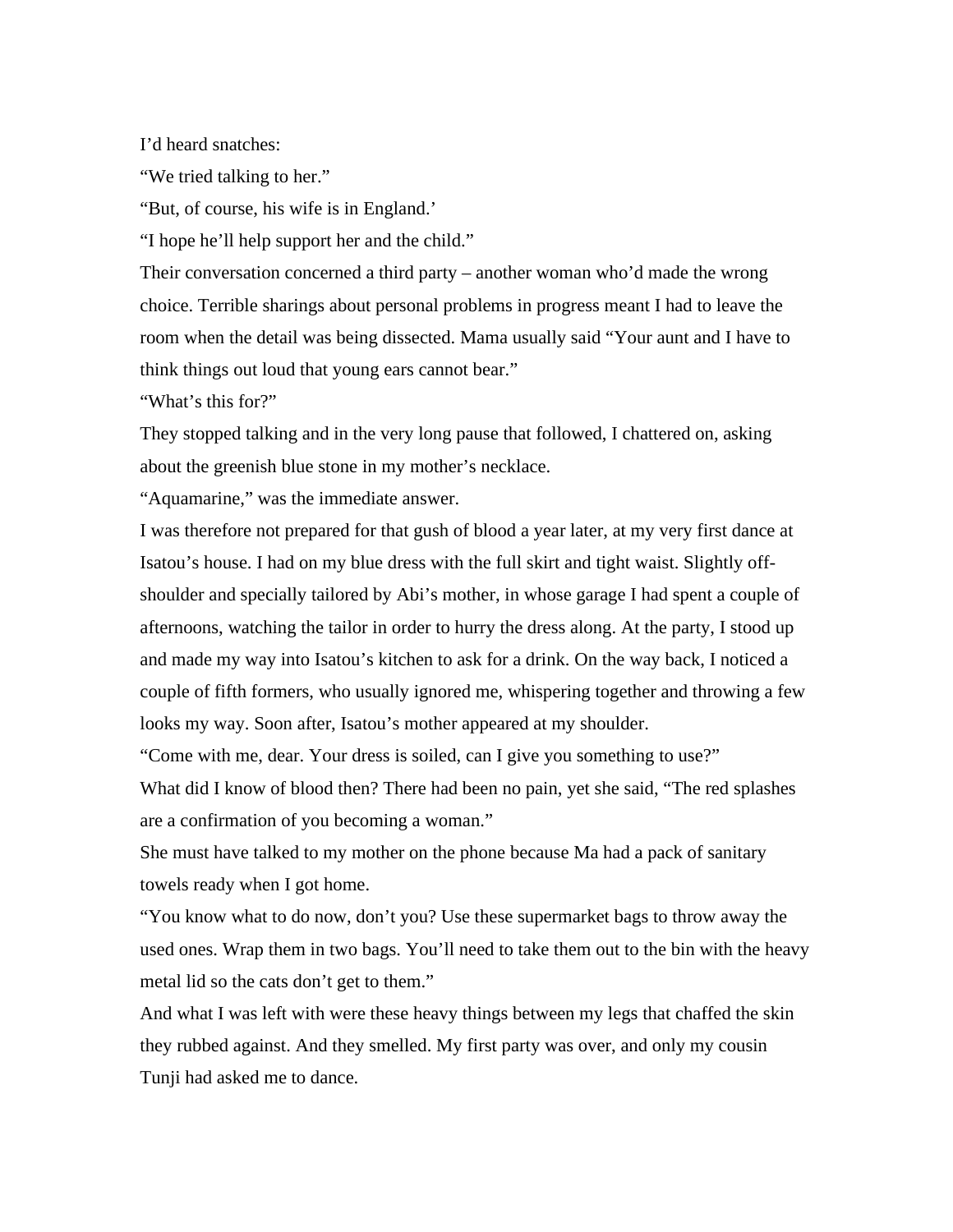As I try to drift back into sleep, the green baize door in the kitchen bangs shut, waking me up for sure. Ma starts her clatter in the kitchen, and plans are afoot for today's meal. I make my way into the kitchen where she has a bowlful of akara mixture ready. The beans were soaked, peeled and pounded yesterday, so all I have to do is to drop teaspoonfuls of cream coloured mixture into sizzlingly hot oil and watch it deep-fry. My bean balls puff up nicely; get themselves russet coloured without burning, as if they are keen for me to have a nice birthday breakfast.

When Osman comes back with the bread, my akara is resting in a covered calabash on the side and the fried onion and pepper sauce is sputtering in a small saucepan. He stands outside the door, stiffly holding a batch of loaves wrapped in an old flour bag. When we were little, he gave all of us pet names, mine was after my favourite orange coloured forest fruit. My sisters were solom solom and saydame, after theirs. These were all fruits that were best bought up-country and we'd beg him before he went home to bring some back for us, rushing to him with a clutch of hastily grabbed dalasi notes in our hands – "I want fourteen," I might say, "so I can eat one for every day of the Christmas school holiday." Taiwo would ask for her solom soloms unpeeled, Kainde would ask him to remember to find the biggest, creamiest tasting yellow saydames. "And don't forget," my sisters would chorus, "bring us two bags each." And Osman would nod and tickle us under our chins and arms, and we would wriggle and squeal.

He's become afraid of me. He no longer jokes or calls me little cabadombo.

When I open the door, I stare at his face, more out of curiosity than anything else. His eyes are focused on my feet. When I glance down, all I can see is a line of brown sugar ants following a crack in the cement pavement, heading for some nest buried underneath. "Jere jaiffe," I say as I reach for the loaves. I take longer than I need to, touching his fingers and easing the bag out of his hands. I know I have this ability to make some men uncomfortable looking at me. And it is getting stronger. I have sometimes caught thick stares, the baobab juice kind, sticky and textured, that flick away the moment I turn to face them. Even from Osman.

Osman used to help us climb mango trees, or catch avocadoes that we threw down from the glossy leaved trees in the back garden. He used to help us light fires in charcoal burners so we could roast maize or bake groundnuts in their shells. If we were really dirty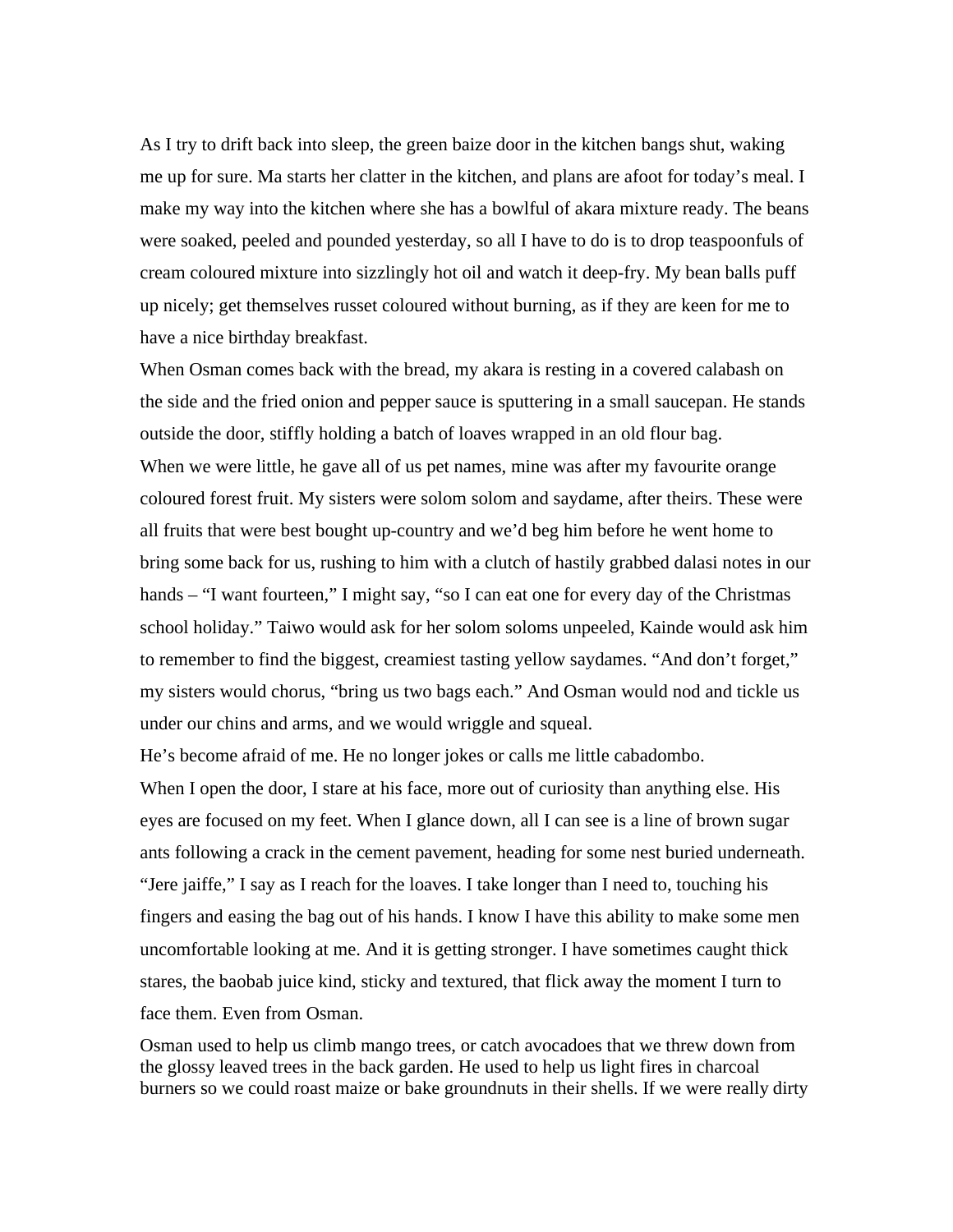from playing in the muddy puddles outside the gate during the rainy season, he'd hose us down after we stripped to our knickers. The last time he helped us was after we'd been dancing in a rain storm, and were getting ready to go into the house. Osman asked us to leave our wet things outside. My t-shirt got stuck as I tried to pull it over my head so I walked towards Osman for help. He'd done the same for my sisters. But as the neck band squeezed my ears tight and I bowed my head to make it easier to yank it off, my mother drove in through the gate. I hardly had any breasts then, they were barely the size of a mampatang. With one sour look in my direction, my mother barked at me, "Get inside at once!" And to Osman, "Wait here, I need to speak to you." She'd followed me into the house, "You are growing up now, and you're no longer a little girl." And she'd sent me off to have a proper shower.

I tell Osman my mum expects him back earlier than usual because us girls were all going out to a party in the evening. Then I turn into the kitchen with the bread resting against my chest spreading a soft warmth. I reach for a knife and slice a chunk off one of the loaves. I cut through the soft vertical vein in its side, and then slobber in some onion sauce before stuffing in the crispy balls.

Ma flaps her way into the kitchen to check on her Satiday soup, into which she's flung dried kuta from the deep Atlantic mixed with tripe and rump steak from the cows at Mr. Pratt's farm up the road. Later she'll add some chopped greens from my grandmother's backyard and the okra I bought at the market yesterday. The okras are in a huge bowl of water next to a chopping board and as she starts to get them ready she says, "You should have chosen larger ones as these tiny little ones you bought will take ages to top, tail and chop."

I hate market errands.

The only part I enjoy in making the soup is when I get to melt the oil, so I ask, "Can I do the palm oil now?"

"Yes, you can. But you do need to concentrate a bit more on the whole process. Soup's not just about palm oil. It's about all the ingredients. Unless you learn to get the details right, you'll never be able to make proper food in your own house."

I go outside to collect the tin. The oil, usually stilled into a waxy orange when stored, has been left outside in a sun bright enough to turn the edges soft and red. I use a large metal